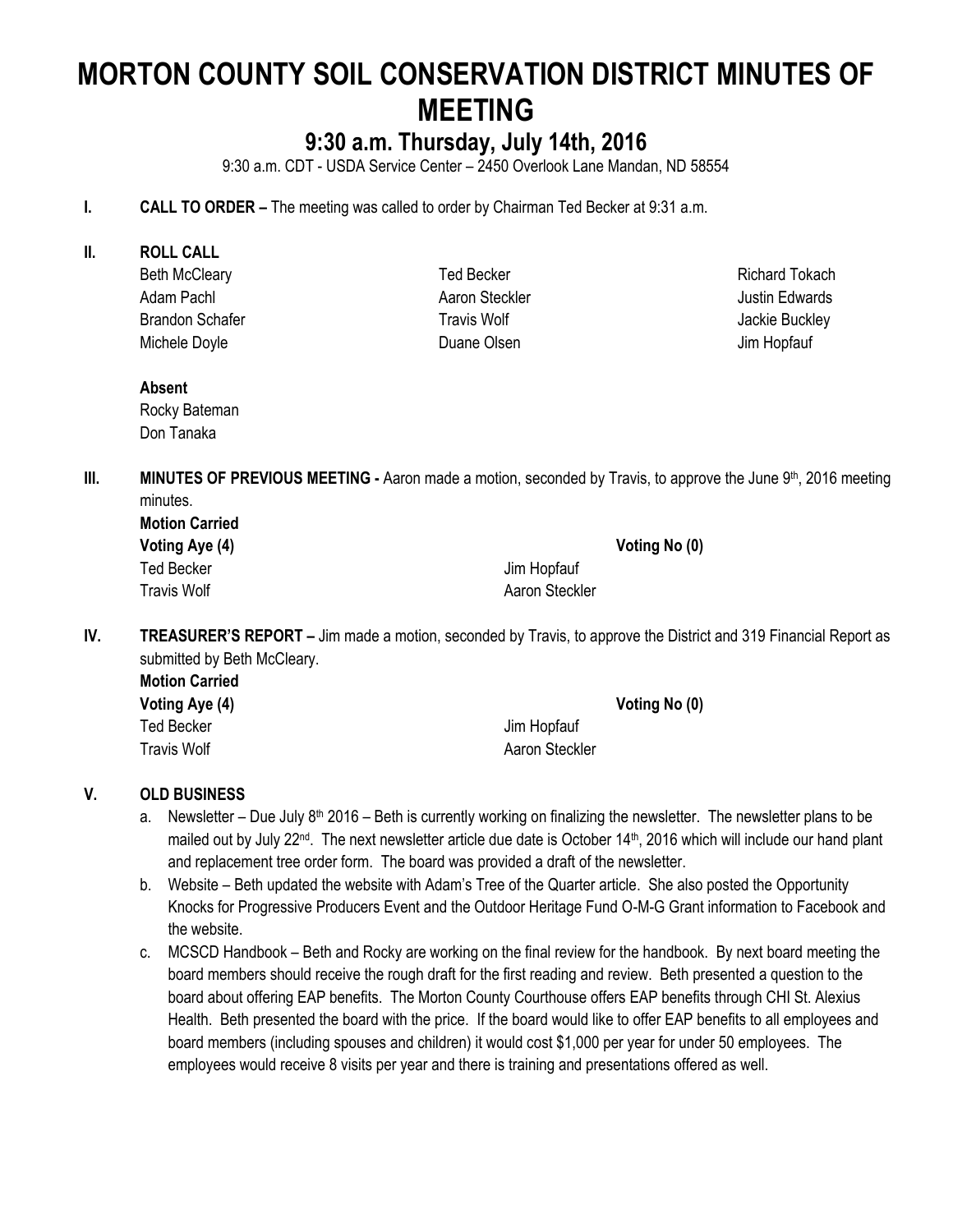Aaron made a motion, seconded by Travis, to offer the board members, SCD staff, and this year's tree crew EAP benefits through CHI St. Alexius Health.

**Motion Carried** Ted Becker Jim Hopfauf Travis Wolf **All Accord Accord Aaron Steckler** Aaron Steckler

**Voting Aye (4) Voting No (0)**

- d. Water Spickot Travis will contact the plumber.
- e. Tree Planting Policy Adam passed out the updated tree policy. Richard made suggestions to Adam to update the policy with a living snow fence clause. Adam will make the updates and bring to next board meeting.
- f. Old Fabric Machine One Soil Conservation District in Lisbon showed interest in the Fabric Machine. They made an offer of \$500.00.

Travis made a motion, seconded by Aaron, to put the Old Fabric Machine up for sealed bids on the District website, Facebook, Newsletter, and Bismanonline.com.

| <b>Motion Carried</b>      |
|----------------------------|
| Voting Aye (4)             |
| Ted Becker                 |
| $T_{\text{max}}$ is Madell |

**Voting No (0)** Jim Hopfauf Travis Wolf **All Accords** Aaron Steckler

- g. Summer Range Tour August & October? Small tour scheduled for August 9<sup>th</sup>. Kevin Sedivec, Mike Gerbig, and Ryan Foster will be speaking at the tour. The tour is planning to be in the afternoon so no meal is provided. This tour will be held at Dwight Keller's. Michele suggested partnering with Oliver County for a fall Range Tour planning to be in September. Michele suggested to provide a meal with that one to attract more attention. The board allowed the SCD staff to plan for a meal to be offered at the September Range Tour.
- h. Soil Health Mentor Tour Fall August 16<sup>th</sup> is the date for the Soil Health Mentor Tour at Travis Rossow's and John Steckler's fields. Brandon stated that we plan to have a big tour at the end of the project in the fall and bring the rain fall simulator.
- i. Winter Workshop Transition to Soil Health Workshop Multi-County Michele suggested that we start looking at ideas and to decide if we are going to partner with multiple counties. Ted suggested that a Committee be made up of Rocky, Don, Michele, Jackie, and the SCD staff for planning purposes.
- j. Game & Fish Cost Share for No-Till Drill Brandon presented a report of the conversation he had with Doug Howie with Game and Fish. Brandon was wondering if the board would like to go forward with interest in applying for cost share or if they didn't want to go forward. The board is still interested.

### **VI. REVIEW WORK PLAN/CALENDAR**

### **VII. NEW BUSINESS**

- a. Resolution- In Rocky's absence Brandon presented the board with Rocky's resolution. Rocky's question is should the Morton County SCD board adopt this as a resolution at the Area IV meeting or if it should be a directive. The board did not wish to proceed with the resolution at this time. The board suggested changing the wording. Brandon will advise Rocky on the recommendations.
- b. Area IV Meeting July 20<sup>th</sup> The employees and board members will meet at the office at 7 a.m. at the office and carpool together for the Area IV Meeting.
- c. Mill Levy Report Beth presented the board with the Mill Levy report and asked if there was any changes that the board would like to make. Beth and Travis will present the Mill Levy to the report to the County Commissioners about July - August.

Jim made a motion, seconded by Aaron, to approve the Mill levy budget with the approved changes.

**Motion Carried** Ted Becker **Jim Hopfauf** Travis Wolf **Allen Access 19 Travis Wolf** Aaron Steckler

**Voting Aye (4) Voting No (0)**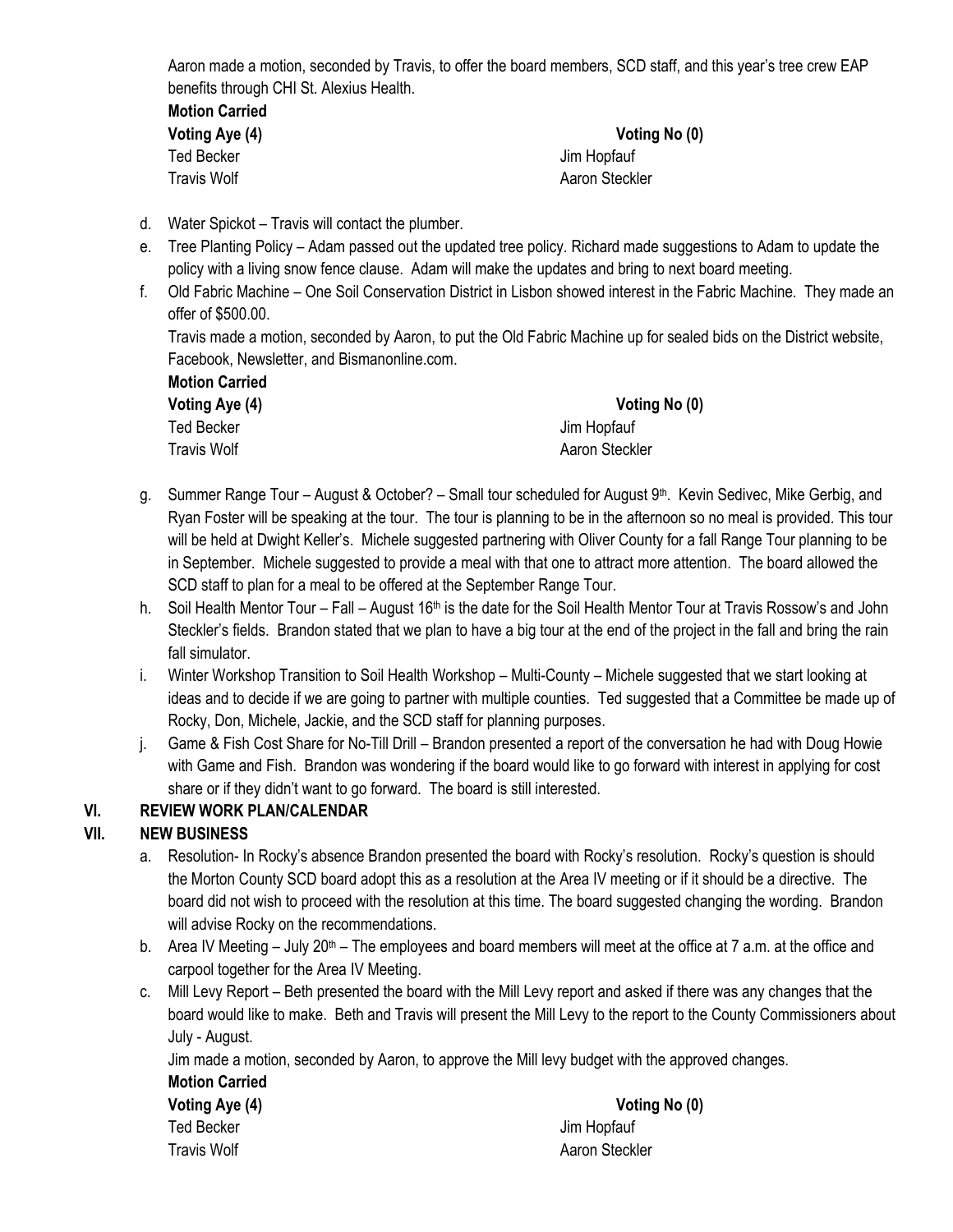#### **VIII. REPORT OF DISTRICT PROGRAMS**

a. OMG Grassland Improvement Project – Brandon presented an update on the O-M-G grant. The sign-up period is August 1<sup>st</sup> to October 1<sup>st</sup>. Brandon asked if a board member is not present at the board meeting for the grant if someone else could proxy a vote.

Travis made a motion, seconded by Aaron, to allow Brandon to proxy a vote if a board member could not be present at the O-M-G grant board meeting.

| <b>Motion Carried</b>                                                        |                |
|------------------------------------------------------------------------------|----------------|
| Voting Aye (4)                                                               | Voting No (0)  |
| Ted Becker                                                                   | Jim Hopfauf    |
| Travis Wolf                                                                  | Aaron Steckler |
| There is a meeting on July $25th$ , 2016 for the board with the O-M-G Grant. |                |

### **IX. REPORT OF DISTRICT EMPLOYEES**

- a. District Technician
	- 1. Update on Trees and Fabric Adam presented on the email we received from the NDASCD about following their policies. Adam presented to the board about Wally Peters and asked the board to cover the replacement trees. When the trees were planted last year the trench did not fully close causing the trees to die.
		- Aaron made a motion, seconded by Travis, to cover the replacement trees for a planting for Wally Peters from 2015 when the trench did not fully close and the trees died.

**Motion Carried Voting Aye (4) Voting No (0)** Ted Becker Jim Hopfauf Travis Wolf **Aaron Steckler** Aaron Steckler Travis made a motion, seconded by Jim, to allow Adam to go to Carrington for a Carrington NDSU Field Day Tour. **Motion Carried Voting Aye (4) Voting No (0)**

Ted Becker Jim Hopfauf Travis Wolf **Aaron Steckler** Aaron Steckler Adam presented a Financial Report to the board about the tree season.

#### b. District Secretary

1. Admin Update – Beth stated there is a CD coming up for maturity on July 24<sup>th</sup>, 2016 and asked the board if they wished to let it auto renew or to take it out.

Jim made a motion, seconded by Travis, to allow the CD to auto renew.

**Motion Carried Voting Aye (4) Voting No (0)** Ted Becker Jim Hopfauf

2. Women's Ag Day Ideas – Beth presented the board with a list of Women's Ag Day ideas.

Travis Wolf **Allen Accord Accord Aaron Steckler** 

3. Range Management School – Travis made a motion, seconded by Jim, to sponsor 5 operations up to \$100 per operation on a first come first serve basis who return the application and who attend the Range Management School.

| <b>Motion Carried</b> |                |
|-----------------------|----------------|
| Voting Aye (4)        | Voting No (0)  |
| Ted Becker            | Jim Hopfauf    |
| Travis Wolf           | Aaron Steckler |